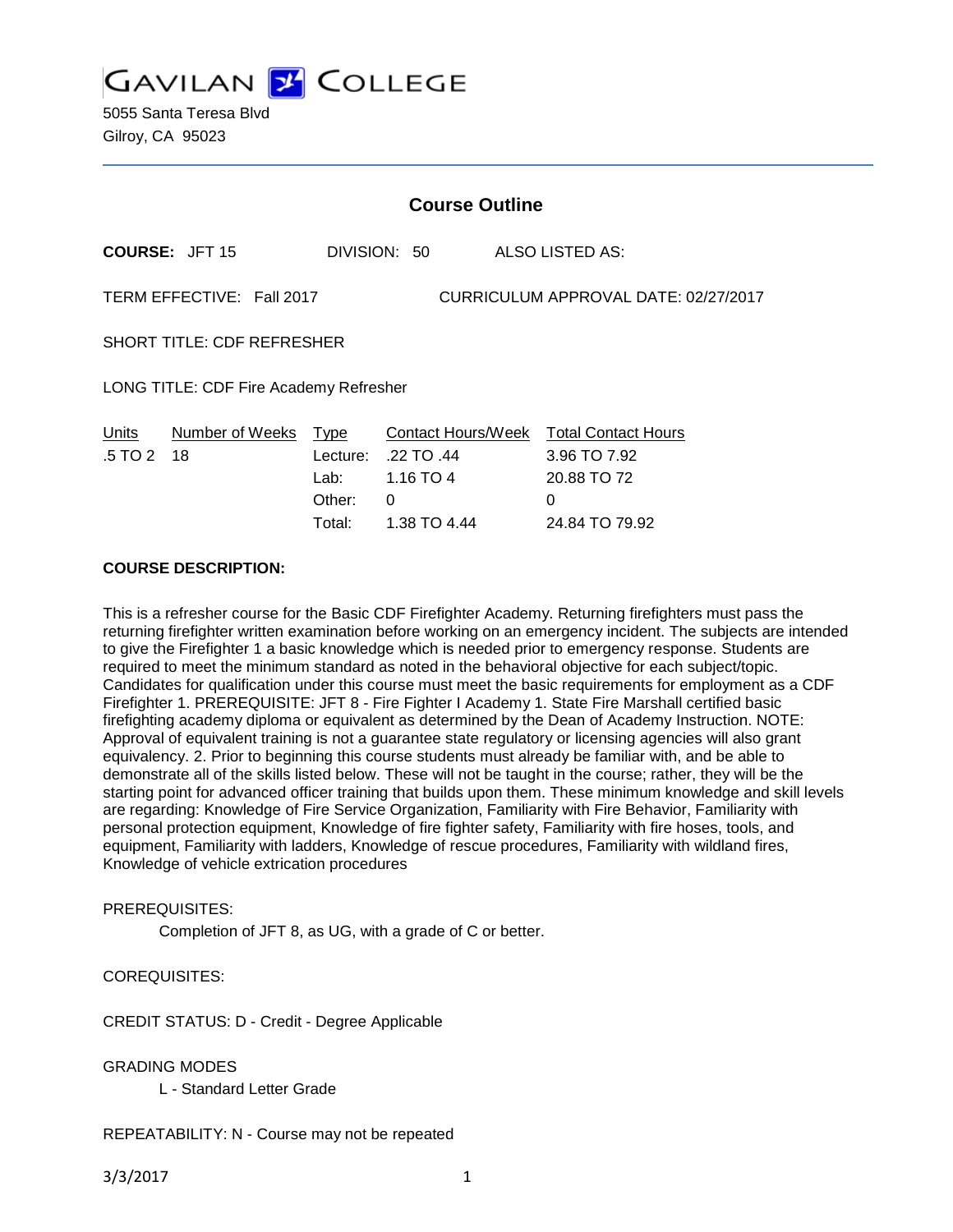SCHEDULE TYPES:

- 02 Lecture and/or discussion
- 03 Lecture/Laboratory
- 04 Laboratory/Studio/Activity

## **STUDENT LEARNING OUTCOMES:**

1. Demonstrate the skills, knowledge and abilities required for routine and emergency firefighting operations Measure of assessment: Demonstration, Scenarios

Year assessed, or planned year of assessment: 2016

2. Demonstrate the MSA SCBA donning/doffing, use, cleaning, and maintenance,

Measure of assessment: Performance exam

Year assessed, or planned year of assessment: 2016

3. Define the CDF/EED sexual harassment policy

Measure of assessment: Written Assignment, Quiz

Year assessed, or planned year of assessment: 2016

4. Identify water supply systems used in fire emergencies and perform essential fireground task.

Measure of assessment: Performance Exam

Year assessed, or planned year of assessment: 2016

# **CONTENT, STUDENT PERFORMANCE OBJECTIVES, OUT-OF-CLASS ASSIGNMENTS**

Curriculum Approval Date: 02/27/2017 LECTURE CONTENT:

- I. Orientation
- A. Fire Service Organization
- B. Mutual Aid Plans
- C. Labor Organizations
- D. California Joint Apprenticeship Program
- E. California Inmate Fire Crews
- F. Sexual Harassment/EEO
- G. Station Operations
- II. Fire Physics and Terminology
- A. Basic Fire Chemistry
- B. Heat Transfer
- C. Phases of Fire
- D. Wildland Terminology, Parts of a Fire
- E. Fire Behavior
- III. Aircraft Safety
- A. Review of the CDF Firefighting Aircraft
- B. Rotary Wing Aircraft
- C. Signal a Helicopter
- IV. Building Construction
- A. Structural Design, Construction Chars., and Terminology
- B. Structural Components
- C. Indications of Potential Building Collapse
- V. Pre Fire Planning
- A. Pre Planning
- VI. Fire Prevention Program

3/3/2017 2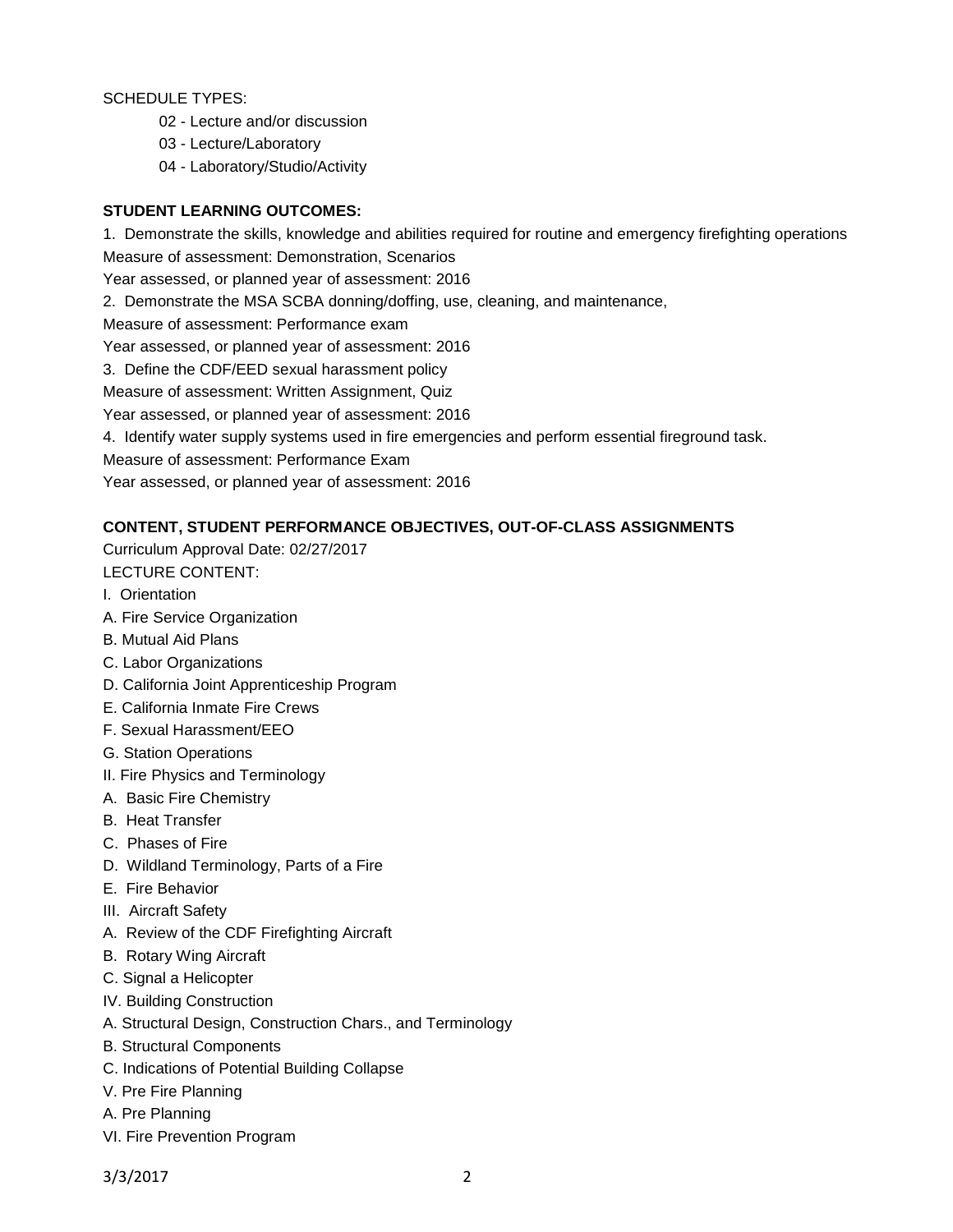- A. Fire Department Codes, Ordinances, and Regulations
- B. Review of the CDF Fire Prevention Program

C. Basic Instructional Techniques for Public Education

Note: Increased hours of instruction on same subjects/topics will be utilized when agency need is determined.

Note: Not all subjects will be reviewed annually, subjects

will vary by location of assignment.

LAB CONTENT:

- I. Self-Contained Breathing Apparatus
- A. S.C.B.A. Types and Uses
- B. Respiratory Hazards
- C. Personnel Alarm Devices
- D. Cleaning and Sanitizing S.C.B.A.
- II. Personal Protective Equipment
- A. Wildland Protective Equipment
- B. Structural Protective Equipment
- III. Firefighter safety
- A.10 Standard Firefighting Orders
- B. Lookouts, Communications, Escape Routes, and Safety Zones
- C. 18 Fire Situations that shout "Watch Out"
- D. Fire Fatalities
- E. Fireline Hazards
- F. Fire Entrapment
- G. Deploy a Canister Fire Resistive Blanket Performance Exam
- H. Curtain; How to Use The One Piece Fire Curtain
- I. How to Use The One-Piece Roll Down Fire Resistive Curtain
- J. Using a Bulldozer
- K. Deploy a Fire Shelter
- II. Mobile Equipment
- A. Chock Blocks, Seat Belts and Roll Bars
- B. Bull Dozer Operations
- C. Backing Hand Signals
- D. Mobile Equipment Warning Devices
- III. Fire Equipment Review
- A. Use and Care of Fire Hose
- B. Hose Appliances, Nozzles and Fittings
- C. Fire Streams
- D. Backfire Torch
- E. Traffic Control Devices and Methods
- F. Fuses and Firing
- G. Ground Ladders and Safety Practices
- H. Wildland Handtools
- I. Power Tools
- J. Portable Fire Extinguishers
- K. Ropes and Knots
- L. Ladders
- IV. Water Supply System
- A. Water Distribution Systems Review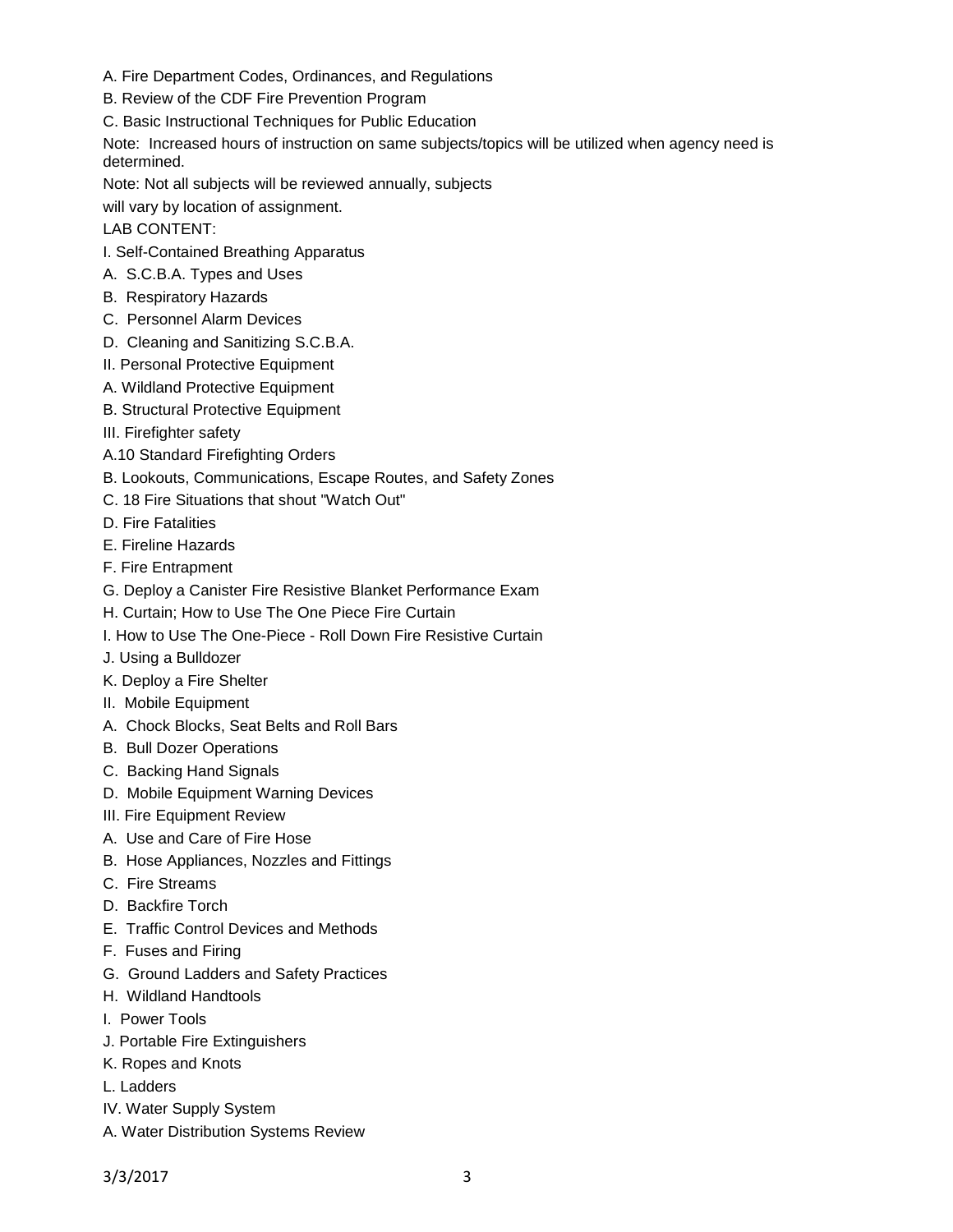- B. Inspection and Maintenance of Fire Hydrants
- C. Hydrant Discharge Capacity
- D. Portable Water Tank
- V. Pumping
- A. Types of pumps
- B. Basic Types of Pumping Operations
- C. Hoseline Pressure Loss
- D. Intake Pump Connections
- E. Dual Pumping Hydrant Operations
- F. Relay Pumping Operations
- G. Pump Pressure control Systems
- VI. Salvage and Overhaul
- VII. Wildland Firefighting Operations
- A. Vegetation Fire Strategy Concepts
- B. Structure Protection
- C. Use of water on Wildland Fire
- D. Wildland Firefighting Foam
- E. Mop-up and Patrol
- F. Mobile Attack
- G. Handline Construction
- H. Wildland Hoselay
- VIII. Structure Firefighting Operations
- A. Initial Attack and Incident Organization
	- B. Strategies
	- C. Fire Safety
	- D. Rescue Tactics
	- E. Exposure Protection
	- F. Ventilation
	- G. Fog Stream
- H. Forcible Entry
- IX. Special Fires
- A. Other Fires
- B. Combustible Metals
- X. Emergency Medical Services
- A. First Aid
- B. Burn Treatment

# **METHODS OF INSTRUCTION:**

Lecture, lab, discussion and demonstrations will serve as the medium of instruction. Quizzes and a final exam as well as individual guidance will be provided as required.

# **METHODS OF EVALUATION:**

Writing assignments Percent of total grade: 10.00 % Percent range of total grade: 10 % to 15 % Written Homework Problem-solving assignments Percent of total grade: 20.00 % Percent range of total grade: 20 % to 35 % Skills Evaluation; Quizzes; Exams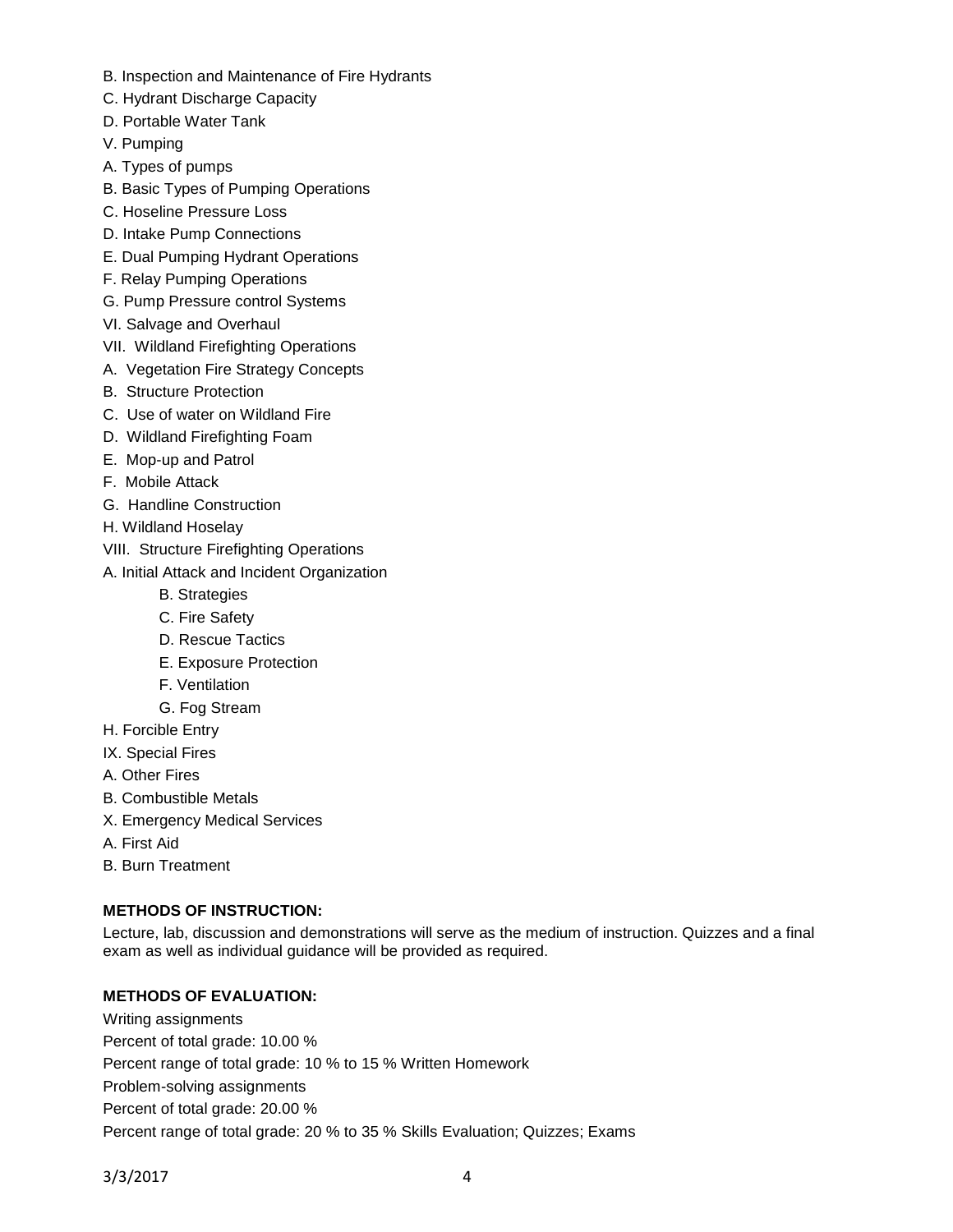Skill demonstrations Percent of total grade: 30.00 % Percent range of total grade: 30 % to 60 % Class Performance/s; Performance Exams Objective examinations Percent of total grade: 15.00 % Percent range of total grade: 15 % to 25 % Multiple Choice; True/False

## **OUT OF CLASS ASSIGNMENTS:**

Reading: Review 10 Standard Fire Fighting Orders in CDF 4300 Training Manual. Written Assignment: Students will complete a written assignment that includes Wildland Firefighting terminology Skills Practice: Students will practice tying different types of knots.

# **REPRESENTATIVE TEXTBOOKS:**

Required Representative Textbooks

Verified by:An-Yeung. Required: California State Fire Marshall Curriculum Committee, California Department of Forestry Firefighter 1 - Basic Manual, CDF 4300 Training Manual, State Fire Marshall, Current Edition, or other appropriate college level text..

# **ARTICULATION and CERTIFICATE INFORMATION**

Associate Degree: CSU GE: IGETC: CSU TRANSFER: Transferable CSU, effective 201070 UC TRANSFER: Not Transferable

### **SUPPLEMENTAL DATA:**

Basic Skills: N Classification: Y Noncredit Category: Y Cooperative Education: Program Status: 1 Program Applicable Special Class Status: N CAN: CAN Sequence: CSU Crosswalk Course Department: JFT CSU Crosswalk Course Number: 15 Prior to College Level: Y Non Credit Enhanced Funding: N Funding Agency Code: Y In-Service: N Occupational Course: C Maximum Hours: